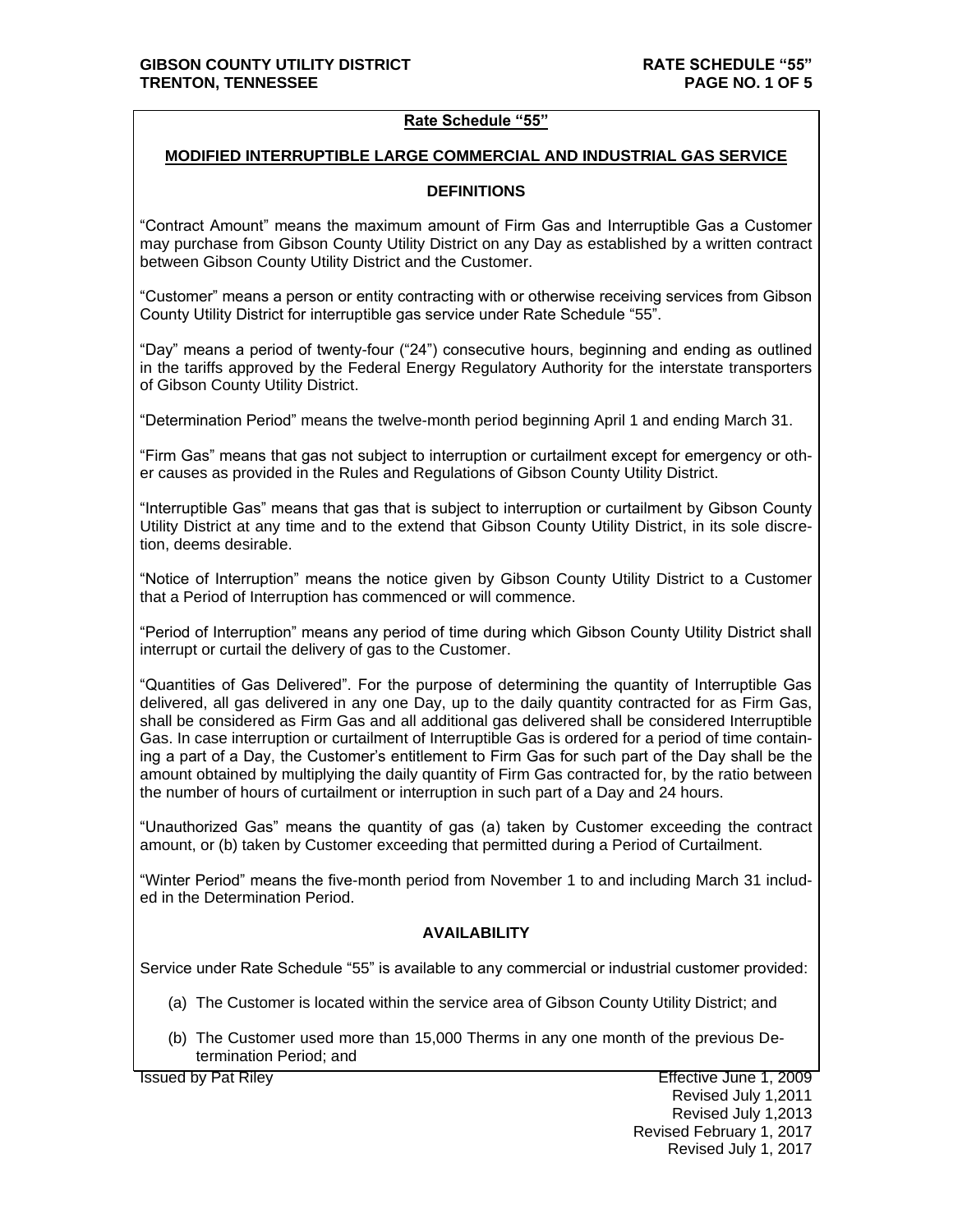#### **GIBSON COUNTY UTILITY DISTRICT RATE SCHEDULE "55" TRENTON, TENNESSEE PAGE NO. 2 OF 5**

- (c) The Customer shall be permitted to purchase only one Therm of Firm Gas under Rate Schedule "55" for each two Therm of Interruptible Gas that are purchased; and
- (d) As a Customer adhering to the rate schedule '55", the Customer does not have readily available alternate fuel facilities of sufficient capacity capable for providing 100 percent of the Customer's Interruptible Gas service requirements during periods of gas interruption or curtailment. Therefore, interruption or curtailment shall be considered only in situations deemed absolutely necessary by Gibson County Utility District, and Customer shall refrain from increasing or using gas until permitted to do so by Gibson County Utility District. It is understood and agreed that Gibson County Utility District shall give as much advance notice as possible before interruption or curtailment shall occur. See Section 'Notices" for notice terms. Gibson County Utility District shall have the right to cut off gas service without further notice to the Customer in the event Customer fails to curtail the use of gas in accordance with the verbal notice of interruption or curtailment given by Gibson County Utility District; and
- (e) Gibson County Utility District must determine that its existing distribution system facilities are adequate and available for the requested service; and
- (f) The Customer meets the following definition of a commercial or industrial customer:

Commercial customers are businesses primarily engaged in the sale of goods or services, including institutions and governmental agencies. Industrial customers are engaged primarily in a process that creates or changes raw or unfinished materials into another form or product including the generation of electric power.

In the event Customer shall fail to continue to meet the conditions (a) through (d) and (f) during the previous Determination Period, service under Rate Schedule "55" shall no longer be available. Customer shall be reclassified to the appropriate rate schedule effective May 1 of each year.

A Customer may have multiple meters at each location. Each meter must meet the conditions imposed by (a) through (f) to qualify for Rate Schedule "55".

For a Customer with no more than two meters at each location, if one meter meets the conditions imposed by (a) through (f) and qualifies for Rate Schedule "55", then both meters may be presumed to qualify for Rate Schedule "55". However, each meter will be billed separately under Rate Schedule "55".

## **CHARACTER OF SERVICE**

Service under Rate Schedule "55" shall be considered Modified Interruptible Service. Modified Interruptible Service shall be available only to the extent that Gibson County Utility District has gas available that is not required by firm customers. If a Customer is served by gas purchased on an interruptible rate from a supplier of Gibson County Utility District, all conditions imposed by a supplier of Gibson County Utility District on the use of such Interruptible Gas shall likewise apply to such Customer as if Gibson County Utility District imposed the condition on the Customer.

Gas purchased under Rate Schedule "55" shall be used only by the Customer at its facilities and shall be delivered at a single point of delivery or multiple points of delivery located within the service area of Gibson County Utility District and shall not be resold by the Customer.

## **NET RATE**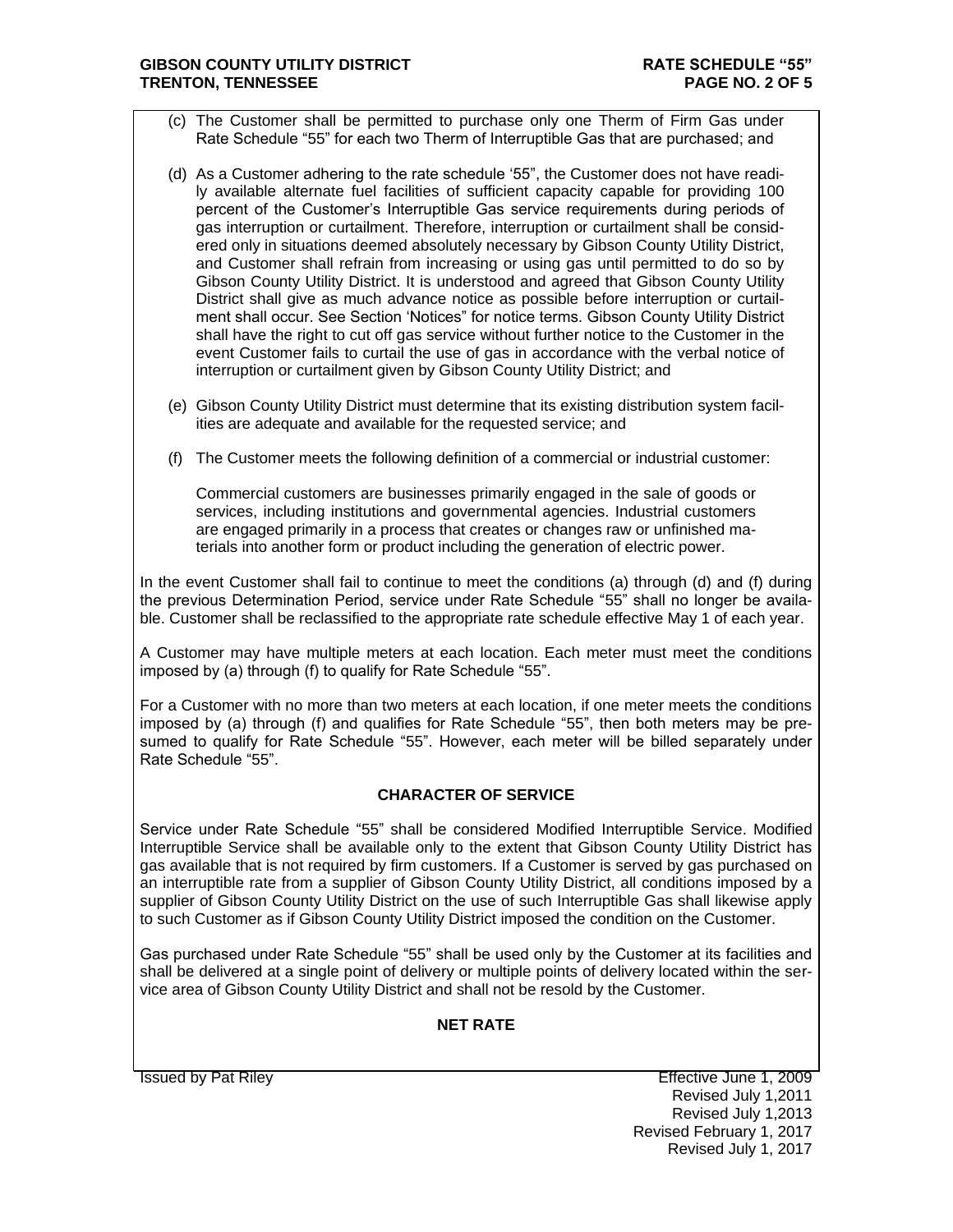#### **GIBSON COUNTY UTILITY DISTRICT RATE SCHEDULE "55" TRENTON, TENNESSEE PAGE NO. 3 OF 5**

The net rate for service under Rate Schedule "55" for each monthly billing period shall be the sum of the Customer Charge, Demand Charge, Commodity Charge, and Unauthorized Overrun Charge, each calculated as follows:

| Rate<br>Demand Charge:<br><b>Commodity Charge:</b> | \$300.00<br>\$0.2100 per Therm of demand                                                                                         |
|----------------------------------------------------|----------------------------------------------------------------------------------------------------------------------------------|
| For Firm Gas:                                      | \$0.4858 per Therm plus the cost per Therm of<br>gas sold to Customer; plus                                                      |
| For Interruptible Gas:                             | \$0.3858 per Therm for the first 15,000 Therms<br>plus the cost per Therm of gas sold to Custom-<br>er; plus                     |
|                                                    | \$0.4363 per Therm from 15,001 Therms to and<br>including 30,000 Therms plus the cost per<br>Therm of gas sold to Customer; plus |
|                                                    | \$0.3769 per Therm from 30,001 Therms to and<br>including 50,000 Therms plus the cost per<br>Therm of gas sold to Customer; plus |
|                                                    | \$0.3188 per Therm for the excess over 50,000<br>Therms plus the cost per Therm of gas sold to<br>Customer.                      |
| Unauthorized Overrun Charge:                       | \$2.00 per Therm of Unauthorized Gas (which is<br>in addition to the Interruptible Gas Commodity<br>Charge).                     |

In determining the appropriate rate block to bill Interruptible Gas, both Firm Gas volumes and Interruptible Gas volumes shall be combined.

## **PURCHASED GAS ADJUSTMENT**

The cost per Therm of gas sold to Customer that is included in the Commodity Charge may be subject to the Purchased Gas Adjustment of Gibson County Utility District.

## **MINIMUM BILL**

The minimum bill for each monthly billing period shall be the sum of the Customer Charge and the Demand Charge. The minimum bill will be billed for each monthly billing period beginning with the date of initial service and ending with the date service is terminated at the request of Customer, inclusive.

## **PAYMENT TERMS**

Bills for service under Rate Schedule "55" are rendered monthly. Each bill rendered for service is due and payable on the date it is issued. The rates and charges under Rate Schedule "55" are net, the gross rate being fifteen percent ("15%") higher. In the event the current monthly bill is not paid on or before the last date for payment as specified on the bill, the gross rate shall apply to any unpaid amount of the bill.

## **DETERMINATION OF DEMAND**

For the purpose of Rate Schedule "55", demand shall be the daily quantity of gas contracted for as Firm Gas by Customer. On April 1 of each year, Customer may change the specified quantity

Issued by Pat Riley **Effective June 1, 2009** Revised July 1,2011 Revised July 1,2013 Revised February 1, 2017 Revised July 1, 2017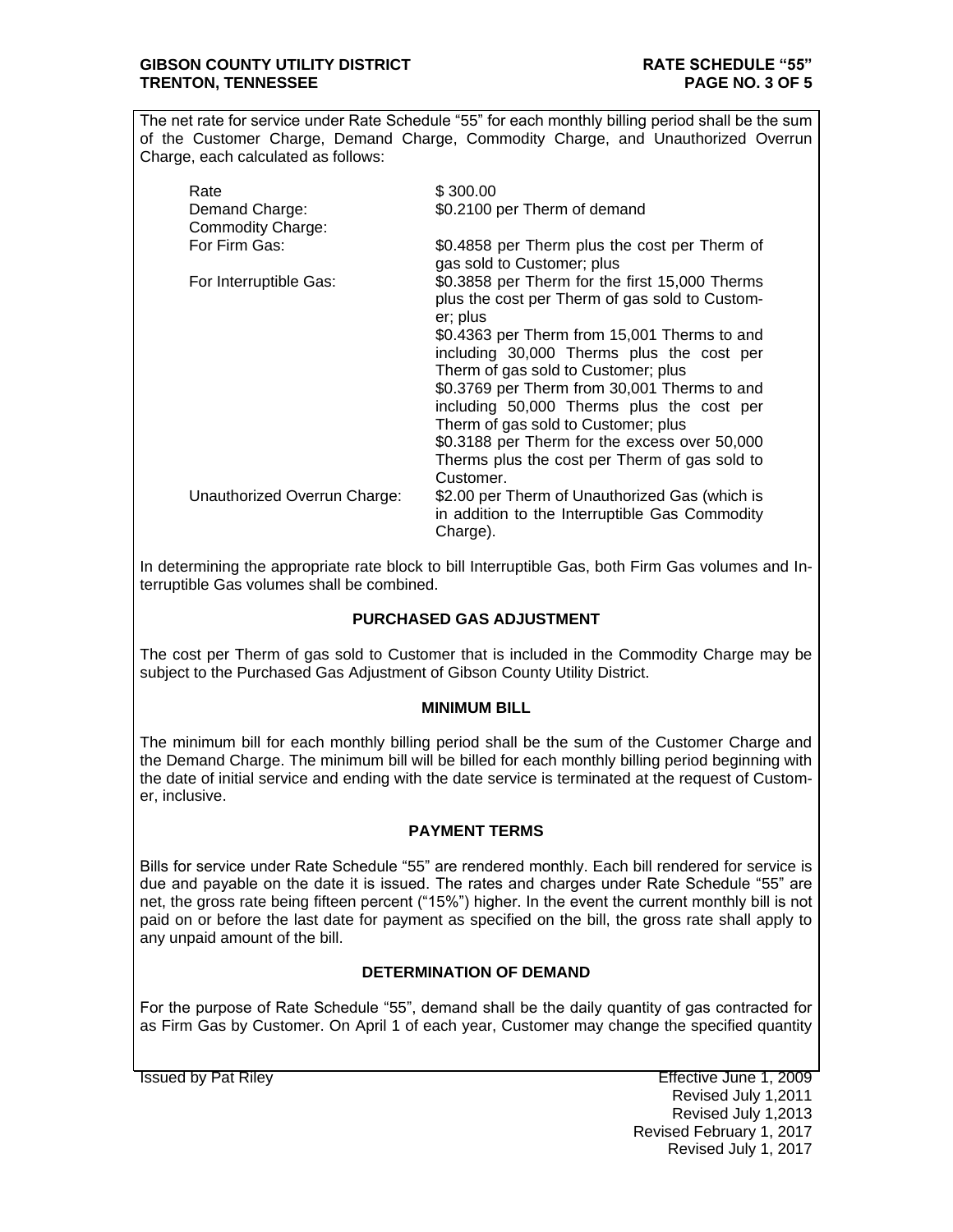of Firm Gas by written notice to Gibson County Utility District. Such requested change shall become effective on May 1 on the same year.

# **UNAUTHORIZED OVERRUN PENALTY**

No Customer shall take Unauthorized Gas. A Customer must immediately notify Gibson County Utility District if Customer has taken, or anticipates taking, Unauthorized Gas. In the event a Customer takes Unauthorized Gas during a Period of Curtailment, the Customer shall be charged, in addition to the applicable Interruptible Gas Commodity Charge, a penalty of \$2.00 per Therm for all such Unauthorized Gas taken. In addition to the penalty, Gibson County Utility District may pursue any other remedy available to it under applicable law, including, but not limited to, suspension or termination of service. The existence of a penalty shall not be construed to give any Customer the right to take Unauthorized Gas.

## **NOTICES**

Gibson County Utility District shall give Customer at least a one-hour Notice of Interruption before a Period of Interruption begins. Gibson County Utility District shall reach an understanding with the Customer, in order to prevent or reduce any loss of production for the Customer. As a Modified Interruptible Service Customer, both Gibson County Utility District and the Customer understand the importance of open communication in order to meet the needs and requirements of both parties. A Notice of Interruption may be written or oral and shall be sufficient if given by Gibson County Utility District via telephone or in person to the person or persons designated from time to time by the Customer as authorized to receive such notices, or by facsimile transmission to the telephone number designated from time to time by Customer, or if mailed or hand-delivered in writing to the Customer's premises. If a Period of Interruption involves only a reduction in the amount of gas that may be purchased, the Notice of Interruption shall state the daily and/or hourly quantity of gas that Customer may purchase. A Period of Interruption shall continue in effect until Gibson County Utility District notifies Customer that the Period of Interruption has terminated or until the time specified in the Notice of Interruption expires.

# **SERVICE AVAILABILITY**

All requests for new or additional service or the transfer of existing service to higher priority end use will be supplied based on the judgment of Gibson County Utility District as to the available gas supply, the load factor or use pattern of the Customer, end use priority as may be specified by the FERC, impact on the local economy, and laws of the State of Tennessee.

## **RULES AND REGULATIONS**

All service provided hereunder is subject to the Rules and Regulations of Gibson County Utility District which may from time to time be in effect.

# **SERVICE INTERRUPTION AND CURTAILMENT**

Gas service under Rate Schedule "55" is subject to the curtailment provisions contained within the Rules and Regulations of Gibson County Utility District which may from time to time be in effect.

## **TERMS OF RATE SCHEDULE**

The terms of this rate schedule shall be annual. Gibson County Utility District will review this rate schedule May 1 of each year. Either party has the right at any time, to discontinue this rate

Issued by Pat Riley Effective June 1, 2009 Revised July 1,2011 Revised July 1,2013 Revised February 1, 2017 Revised July 1, 2017